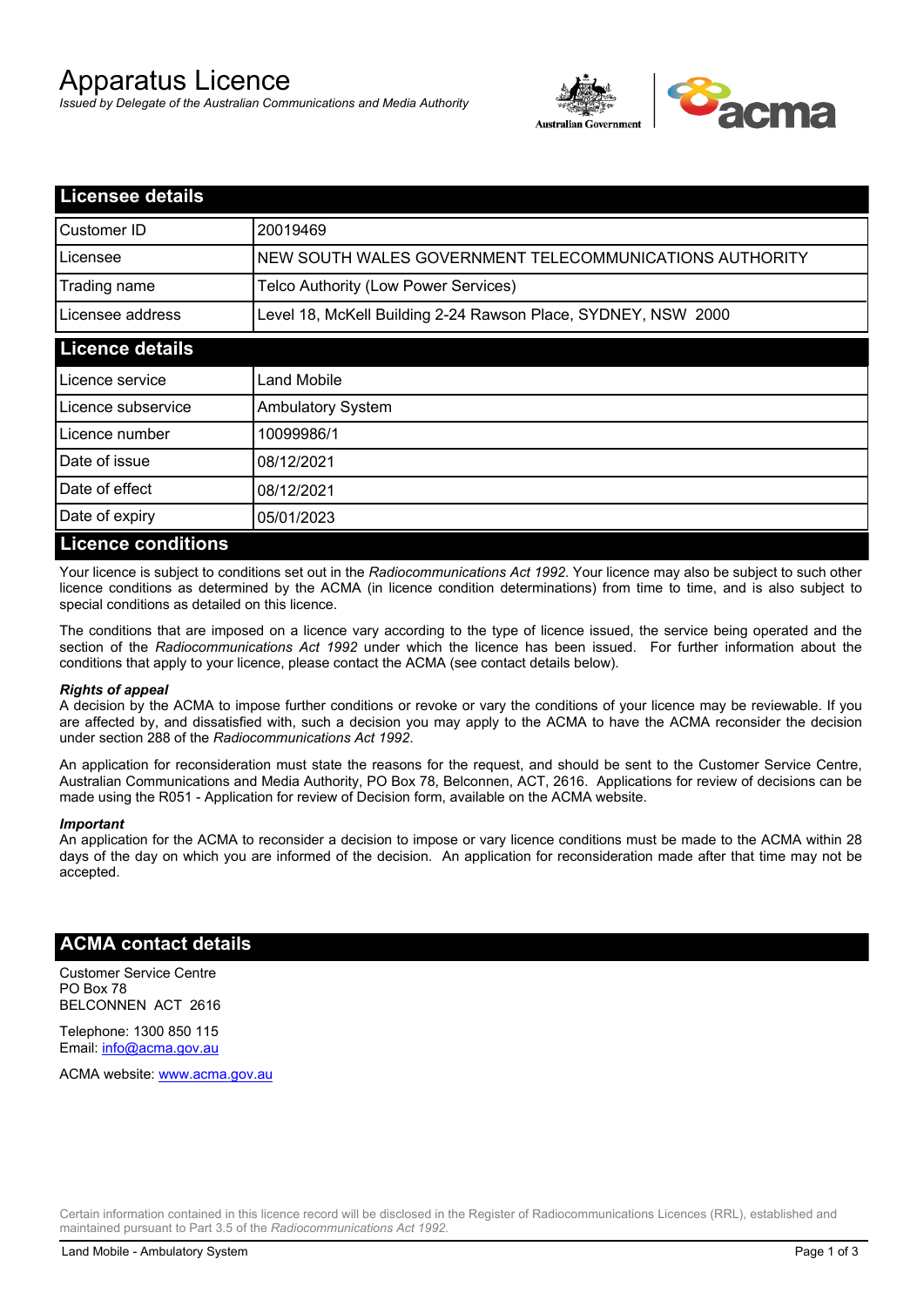# **Advisory Notes applying to licence no.: 10099986/1**

Conditions applicable to the operation of Ambulatory System station(s) authorised under this licence can be found in the Radiocommunications Licence Conditions (Apparatus Licence) Determination and the Radiocommunications Licence Conditions (Land Mobile Licence) Determination. Copies of these determinations are available from the ACMA and from the ACMA home page (www.acma.gov.au).